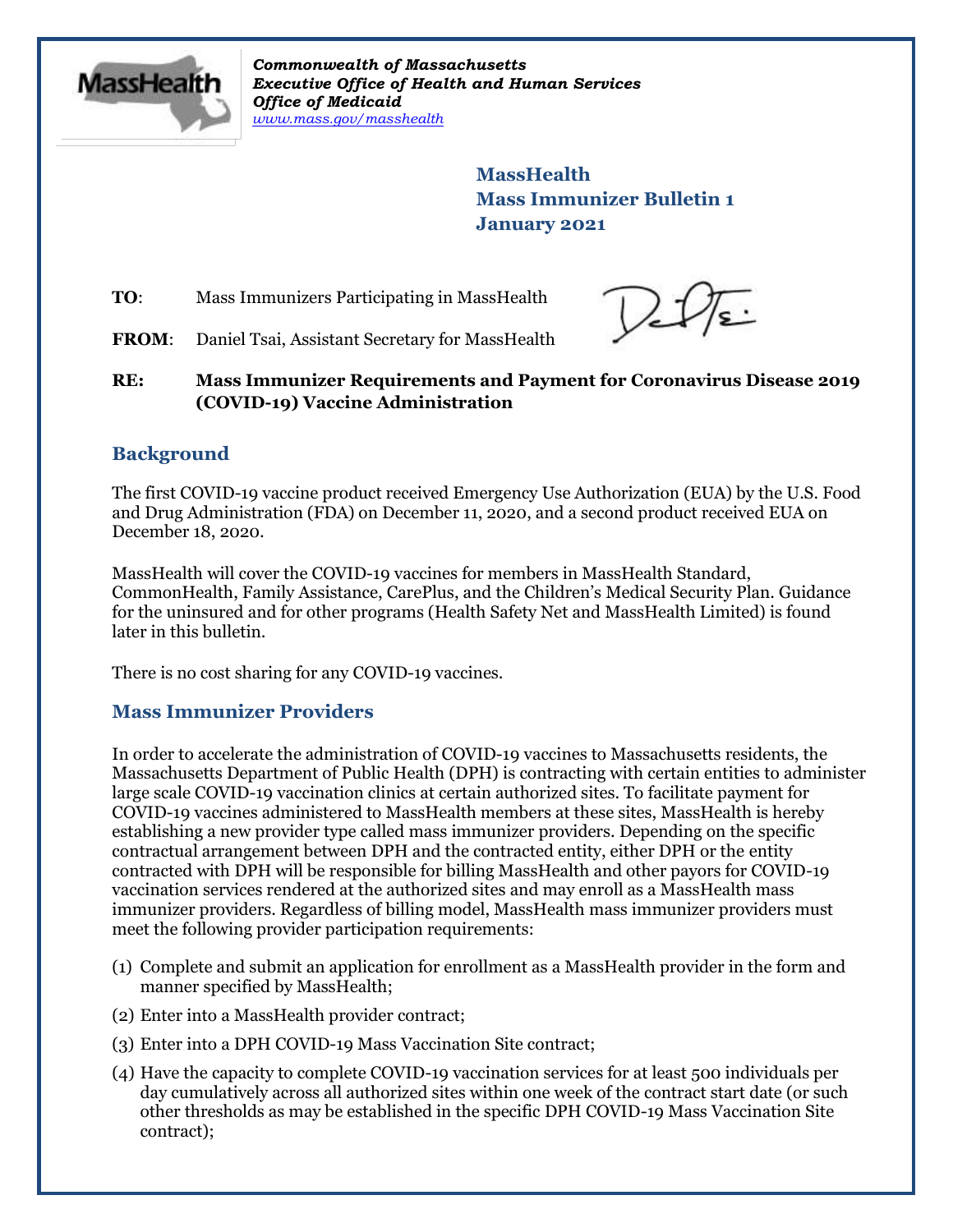**MassHealth Mass Immunizer Bulletin 1 January 2021 Page 2 of 3**

- (5) Coordinate the reporting, through the electronic records system or systems provided to the contractor by DPH, all required immunization information to the Massachusetts Immunization Information System (MIIS) in accordance with M.G.L. c. 111 §24M and 105 CMR 222.00; and
- (6) Enroll in and comply with all terms of the Massachusetts Covid-19 Vaccination Program (MCVP), including, as applicable, execution of the MCVP Agreement.

## **Payment for COVID-19 Vaccine Administration to Mass Immunizer Providers**

MassHealth expects to pay the following rates for COVID-19 vaccination services to mass immunizer providers that meet all qualifications described above. These rates apply to COVID-19 vaccines administered to members enrolled in MassHealth fee-for-service, the Primary Care Clinician (PCC) Plan, or a Primary Care Accountable Care Organization (ACO). Information about payment through MassHealth Managed Care Entities (MCEs) and the Program for All-inclusive Care for the Elderly (PACE) will be included in a forthcoming MCE bulletin.

These rates will be formally established through the promulgation of emergency regulations by the Executive Office of Health and Human Services (EOHHS):

| Code               | <b>Allowable</b><br>Fee | <b>Description of Code</b>                                                                         | <b>Effective for</b><br><b>Dates of Service</b><br><b>On or After</b> |
|--------------------|-------------------------|----------------------------------------------------------------------------------------------------|-----------------------------------------------------------------------|
| 91300<br><b>SL</b> | \$0.00                  | Pfizer-Biontech Covid-19 Vaccine<br>(SARSCOV2 VAC 30MCG/0.3ML IM)                                  | 12/11/2020                                                            |
| 0001A              | \$33.88                 | Pfizer-Biontech Covid-19 Vaccine<br>Administration - First Dose (ADM<br>SARSCOV2 30MCG/0.3ML 1ST)  | 12/11/2020                                                            |
| 0002A              | \$56.78                 | Pfizer-Biontech Covid-19 Vaccine<br>Administration - Second Dose (ADM<br>SARSCOV2 30MCG/0.3ML 2ND) | 12/11/2020                                                            |
| 91301<br>SL        | \$0.00                  | Moderna Covid-19 Vaccine<br>(SARSCOV2 VAC 100MCG/0.5ML IM)                                         | 12/18/2020                                                            |
| 0011A              | \$33.88                 | Moderna Covid-19 Vaccine<br>Administration - First Dose (ADM<br>SARSCOV2 100MCG/0.5ML 1ST)         | 12/18/2020                                                            |
| 0012A              | \$56.78                 | Moderna Covid-19 Vaccine<br>Administration - Second Dose (ADM<br>SARSCOV2 100MCG/0.5ML 2ND)        | 12/18/2020                                                            |

The modifier "SL" indicates state-supplied vaccines. This modifier is to be applied to codes to identify administration of vaccines allocated to the provider at no cost. MassHealth will pay \$0 for vaccines billed with the modifier SL, and the rates listed above for the administration of the vaccine.